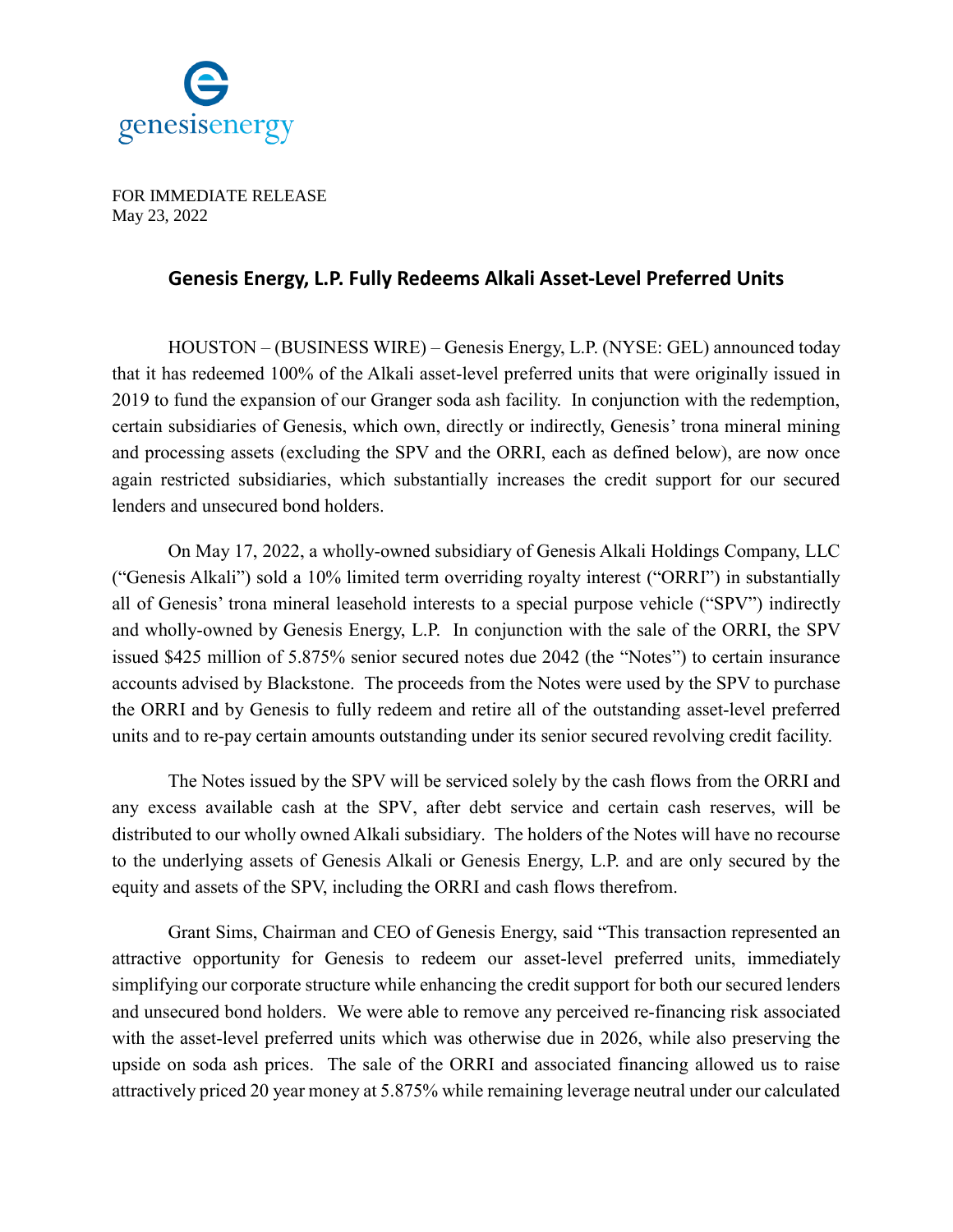

bank leverage ratio. The remainder of the proceeds from this transaction will be used to finish our high return Granger expansion as well as for general corporate purposes, including paying down outstanding debt under our senior secured revolving credit facility. I would also like to thank Blackstone for their support and long-term belief in Genesis."

RBC Capital Markets served as sole financial advisor and placement agent and Akin Gump Strauss Hauer & Feld LLP served as legal advisor to Genesis.

Blackstone Credit is one of the world's largest credit-focused asset managers, with \$230 billion in AUM. Blackstone Credit seeks to generate attractive risk-adjusted returns for its clients by investing across the entire corporate credit market, from public debt to private loans. Its capital supports a wide range of companies across sectors and geographies, enabling businesses to expand, invest, and navigate changing market environments.

Certain presentation materials on the transaction are available and may be downloaded by visiting the Partnership's website at [www.genesisenergy.com](http://www.genesisenergy.com/) under "Presentations" under the Investors tab.

This press release includes forward-looking statements as defined under federal law. Although we believe that our expectations are based upon reasonable assumptions, we can give no assurance that our goals will be achieved. Actual results may vary materially. All statements, other than statements of historical facts, included in this press release that address activities, events or developments that we expect, believe or anticipate will or may occur in the future, including but not limited to statements relating to future financial and operating results and the anticipated benefits of our Notes offering and related refinancing and other transactions and our ability to satisfy our obligations under the Notes, compliance with our senior secured credit facility covenants, the timing and anticipated benefits of the Kings Quay and Argos developments, our expectations regarding our Granger expansion, construction and anticipated benefits of the SYNC pipeline and expansion of the capacity of the CHOPS system, the expected performance of our other projects and business segments and the potential impacts of the Covid-19 pandemic and the war in Ukraine, and our strategy and plans, are forward-looking statements, and historical performance is not necessarily indicative of future performance. Those forward-looking statements rely on a number of assumptions concerning future events and are subject to a number of uncertainties, factors and risks, many of which are outside our control, that could cause results to differ materially from those expected by management. Such risks and uncertainties include, but are not limited to, weather, political, economic and market conditions, including a decline in the price and market demand for products (which may be affected by the actions of OPEC and other